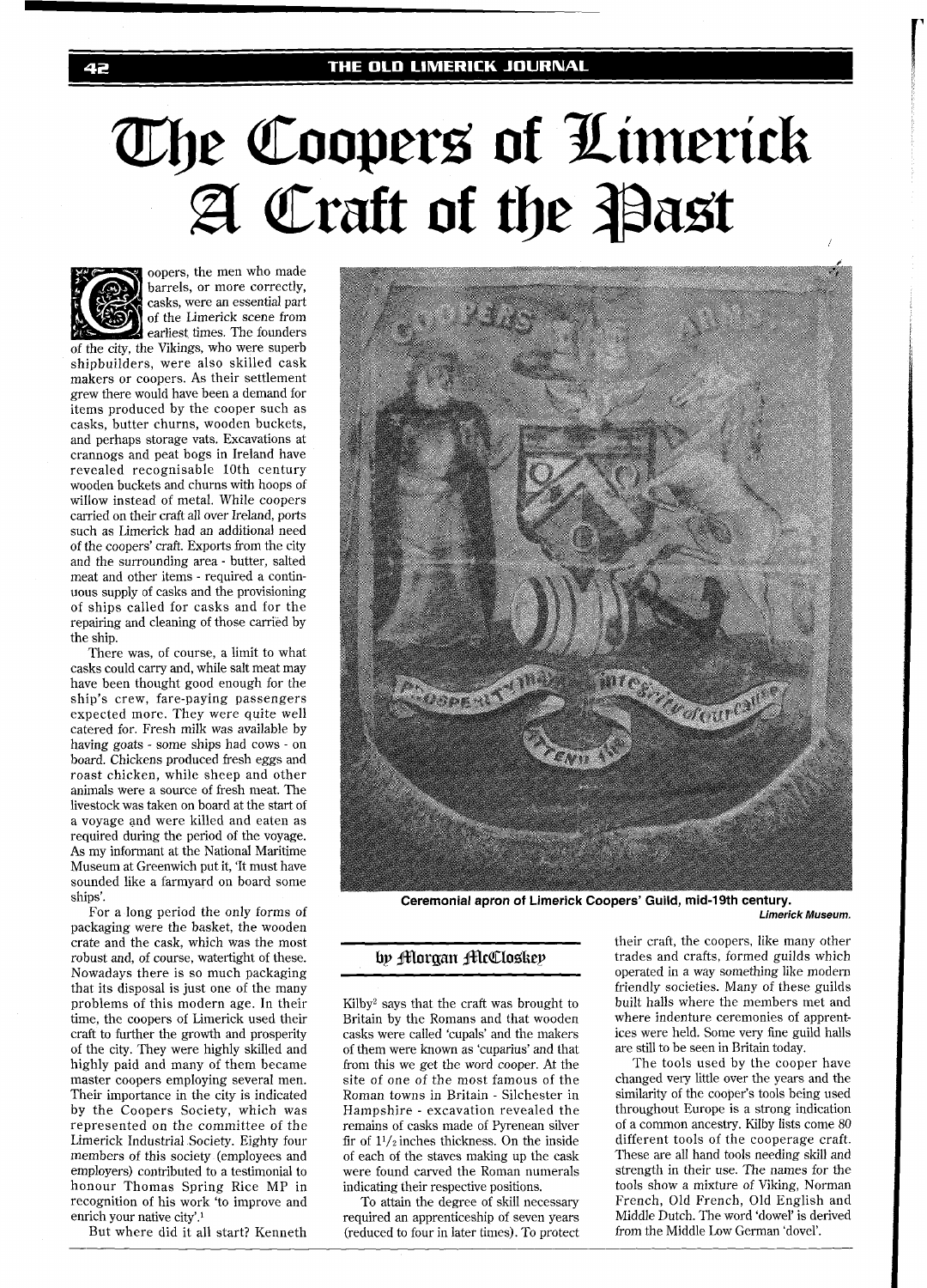Up to the time of the 1914-18 war, cooperage was a trade in the British Royal Navy, a carry over from the days of sail, when casks were used for multiple storage. As the casks were emptied, they were dismantled by the cooper, who numbered each stave for re-assembly and stored the casks flat. A cask in the dismantled state was described as a 'shook' cask and the practice allowed more room aboard ship. We still use the word 'shook' to describe a person or thing which seems not to be in good health or condition.

Regarding the types of timber used in the cooperage craft, Kilby says: 'casks have been made out of all kinds of timber. The earliest ones were made of palm tree wood; later the Celts used Pyrenean silver fir and, no doubt, every kind of timber has been experimented with at various times until the most suitable ones, dependant on availablity, quality and competitive costs, became to be favoured by particular branches of the trade'.

'The herring trade used Swedish spruce for cask staves and Scotch spruce and fir for the heads and ends. Earlier in the century American white elm had been used, but timber from old casks, made into smaller ones, was well favoured. For the dairying trade the 'white' cooper used largely oak, but beech, chestnut, ash, elm, teak, pines, fir and even yew (where the taste was not important) were used'.

The qualities looked for by the 'wet' cooper in the timber he used are such that only one timber qualified and that was oak. It has a neutrality of 'taste' so that it does not impart an obnoxious flavour to any contents. It is hard wearing, capable of bending when heated without cracking, it has a tight grain and yet has pores which allows beer, wine or spirit to breathe and mature. Of all the oaks, that from Russia was favoured and became known as Memel oak. This was because it was shipped from the old port of Memel on the Baltic Sea. There were 72 different sizes of Memel oak specification and staves were sold in lots of 1200 pieces. This was a continuation of the old Danelaw system of counting in sixes rather than fives, resulting in a 'long hundred' of 120. It helped when converting £.s.d. because there were 1200 old pence in £5 sterling. Some of the Memel oak may have been imported directly to Limerick, which was a port of some importance by the 17th century. During the year 1825, for instance, over 400 ships visited Limerick port. All of these ships would require provisioning and perhaps repairs to their casks.

In 1868 Ireland exported 255,000 hogsheads (382,500 barrel capacity) of stout to England at 57 shillings a hogshead. In that year the Guinness brewery in Dublin spent £26,000 on cooperage, their coopers making about 34,000 casks, breaking up 9,000 and keeping 100,000 in repair, and this, although the major brewer, was only one of a great number in operation at that time. Little wonder then that minds turned to the possibility of having casks made by machines, and this was inevitable. As early

TO THOMAS SPRING RICE, ESQ. M. P. SIR, We, the GUILD of COOPERS, of the City <sup>243</sup> of the COULD of COOPERS, of the City,<br>of Unit in the importance<br>of your political services, and grateful for the distinguished and patriotic part which you have taken in<br>guished and patriotic part which you have take beg leave to tender you our most unqualified approbation of the course which you have hitherto so resolution to support you in that puth of honor to<br>which your talents and your merits have exalted you.

To enumerate your exertions in the Great Natio. nal Cause, and your successful efforts to improve nat cause, and your successful efforts to improve<br>and enrich your rative City, though a pleasing task,<br>is rendered superfluous by the conspicuous and homourable part which your name and your cha-Country.

You are already aware that to commemorate these Fou are already aware that to commemorate these<br>efforts, and to perpetuate your name for the admira-<br>tion and example of posterity, your grateful-Fel-<br>low-Citizens have determined to erect a Testimo-<br>mial to your honor, wh after times, of your active virtue, and of their gratitude.

Permit us to take a part in this honorable work; pet mit us to render unanimously our humble assistance for though<sup>t a</sup> not storied urn, nor animated bust' can ever sufficiently deplet the language of the coul,<br>still they may serve to present a faint resemblance of the trophy of gratitude which your services have implanted within the bosoms of the Inhabitants of this ancient and honorable City.

| William O'Grady,  £0.5.0                                                                            | Timothy Minihan,<br>261                                                                                                                                                                                                                                                                                                                                                                          |
|-----------------------------------------------------------------------------------------------------|--------------------------------------------------------------------------------------------------------------------------------------------------------------------------------------------------------------------------------------------------------------------------------------------------------------------------------------------------------------------------------------------------|
| John Minahan<br>50                                                                                  | Thomas Ryan<br>2 B I                                                                                                                                                                                                                                                                                                                                                                             |
| John Coleman.<br>5.0                                                                                | Patrick Coleman, .<br>26                                                                                                                                                                                                                                                                                                                                                                         |
| Michael Coleman,<br>50                                                                              | Stephen Peguini,<br>50 <sub>0</sub>                                                                                                                                                                                                                                                                                                                                                              |
| x G<br>John Barry,                                                                                  | John Whelan,<br>26                                                                                                                                                                                                                                                                                                                                                                               |
| 50<br>Richard Devitt,                                                                               | Peter M'Grath,<br>50                                                                                                                                                                                                                                                                                                                                                                             |
| Patrick Kearney,<br>26                                                                              | Thomas Bloomsield,<br>5 O İ                                                                                                                                                                                                                                                                                                                                                                      |
| Francis Cultiane,                                                                                   | 50   Mah. M'Namara,<br>2 B                                                                                                                                                                                                                                                                                                                                                                       |
| Daniel Culhane, -<br>50 I                                                                           | Michael Manning,<br>2 <sub>6</sub>                                                                                                                                                                                                                                                                                                                                                               |
| $5 - \theta$<br>Bartholomew Clune,                                                                  | James M'Namara.<br><b>보 6</b> 년                                                                                                                                                                                                                                                                                                                                                                  |
| 5 O.<br>James Curtin                                                                                | John M'Namara,<br>2 <sub>0</sub>                                                                                                                                                                                                                                                                                                                                                                 |
| 5. 6.<br>Patrick Conoell,                                                                           | Jobn M'Namara (John)<br>50                                                                                                                                                                                                                                                                                                                                                                       |
|                                                                                                     | 50                                                                                                                                                                                                                                                                                                                                                                                               |
|                                                                                                     | Jolm M'Corinack<br>Basisé M'Naméra,<br>n fr                                                                                                                                                                                                                                                                                                                                                      |
| John Bourke, Maurice O'Connell, 26                                                                  | Thomas Ryan,<br>5 0 1                                                                                                                                                                                                                                                                                                                                                                            |
| Peter M'Grath, Robert Moore,<br>26                                                                  | Denis Ryan,<br>$5-0$                                                                                                                                                                                                                                                                                                                                                                             |
| 2.6                                                                                                 | John M'Namara (Owen) 5'0.                                                                                                                                                                                                                                                                                                                                                                        |
| s o-                                                                                                | Owen M'Namara,<br>50                                                                                                                                                                                                                                                                                                                                                                             |
| Patrick M'Namara,<br>5.0                                                                            | James Cascy,<br>2 G                                                                                                                                                                                                                                                                                                                                                                              |
| Edward Kirby.<br>50                                                                                 | James M'Namara,<br>50                                                                                                                                                                                                                                                                                                                                                                            |
| Patrick M'Mahon.<br>5 D                                                                             | Thomas M'Namara,<br>5 n                                                                                                                                                                                                                                                                                                                                                                          |
| John Hourigau,<br>2 8 J                                                                             | Matt, M'Namars,<br>50                                                                                                                                                                                                                                                                                                                                                                            |
| Michael M'Mahon,<br>216.                                                                            | - John Filagerski<br>50                                                                                                                                                                                                                                                                                                                                                                          |
| John Howell,<br>5.0.                                                                                | John Sadlier,<br>$5-0$                                                                                                                                                                                                                                                                                                                                                                           |
| Jonn Howell,<br>Michael Walsh,<br>50                                                                | 5. 0. John Sadlier, Jacques (S. 1986)<br>5. 0. Den le Kennelly, Jacques (S. 1986)<br>5. 0. Literature Kennelly, Jacques<br>50                                                                                                                                                                                                                                                                    |
| Cornellus M'Namara -                                                                                | $-5.0$                                                                                                                                                                                                                                                                                                                                                                                           |
| Thomas Duhiga, 6 6 Denis M' Namara, John Fitzgersld & Son, 10 0   Denis Kennelly,<br>Thomas Duhigg, | 56                                                                                                                                                                                                                                                                                                                                                                                               |
|                                                                                                     | $+5h$                                                                                                                                                                                                                                                                                                                                                                                            |
| 5 b L<br>Patrick Fitzgerald,                                                                        | Thomas Peguim,<br>z.<br>5 0                                                                                                                                                                                                                                                                                                                                                                      |
| 501<br>John Downes                                                                                  | TELL PL RMPLOYMOR,                                                                                                                                                                                                                                                                                                                                                                               |
| 50<br>Patt Chifford                                                                                 | Jeveniah Forrest,<br>T 0 D                                                                                                                                                                                                                                                                                                                                                                       |
| 5.0<br>Wm. Carroli,                                                                                 | John Byrne,<br>100                                                                                                                                                                                                                                                                                                                                                                               |
| 20<br>John Clifford,                                                                                | 100                                                                                                                                                                                                                                                                                                                                                                                              |
| Thomas Toomy<br>501                                                                                 | John Hartigan,                                                                                                                                                                                                                                                                                                                                                                                   |
| Michael Kett.                                                                                       |                                                                                                                                                                                                                                                                                                                                                                                                  |
| Edward Kennelly,                                                                                    |                                                                                                                                                                                                                                                                                                                                                                                                  |
| Henry Clauchy,"                                                                                     |                                                                                                                                                                                                                                                                                                                                                                                                  |
| James Murnane,                                                                                      | $\begin{array}{ll} 5.6 \pm 10 \, \text{fm} & \text{Cort} \cdot \text{cm} \\ 2.6 \pm 1.0 \, \text{Micback-Forrest} & 1.0 \, \text{m} \\ 2.6 \pm 1.0 \, \text{Micback-Forrest} & 1.0 \, \text{m} \\ 2.6 \pm 1.0 \, \text{Mup} \cdot \text{cm} \\ 2.7 \pm 1.0 \, \text{Mup} \cdot \text{cm} \\ 2.6 \pm 1.0 \, \text{Mup} \cdot \text{cm} \\ 2.6 \pm 1.0 \, \text{Mup} \cdot \text{cm} \\ 2.6 \pm 1$ |
| James Shell,                                                                                        |                                                                                                                                                                                                                                                                                                                                                                                                  |
| Charles O'Connor,                                                                                   |                                                                                                                                                                                                                                                                                                                                                                                                  |
| Michael Halloran,                                                                                   | Sui John Connell,<br>10 0                                                                                                                                                                                                                                                                                                                                                                        |
| John Kiely,<br>570 I                                                                                | Michael Farrell,<br>100                                                                                                                                                                                                                                                                                                                                                                          |
| John Smyth.<br>5.0                                                                                  |                                                                                                                                                                                                                                                                                                                                                                                                  |

## **Advertisement by the Limerick Guild of Coopers in the Limerick Eveninq Post and Clare Sentinel, 15 December 1829.**

as 1811 a patent was granted to the firm of Plasket and Brown in England for a coopering machine designed to cut the heads for casks. Inventive minds were turned to other aspects of the cooper's trade and soon butter boxes were rivalling the containers produced by the coopers. A libel case reported in the Limerick Chronicle of 4 May 1886 concerned the Limerick Butter Market and machinemade versus cooper-made boxes. The final nail in the cooperage coffin was the use of metal kegs by the brewers. Some cooperage continues, but the days of the seven year apprenticeship are gone forever.

# Limerick Coopers Listed in **Trades Directories 1769-1969**

**Adams, Michael,** Summer St.; B, 1877, 1880,1884

**Barron, Thomas,** Playhouse Lane (Little Gerald Griffin St,); P, 1824

**Bany, James,** St Francis Abbey; L, 1788 **Bennett, William,** Georges Quay; S, 1870 **Blake, John; Catherine** (S,B), Cooperage (B), 14, Denmark St; Lr  $(B5)$ ;  $H&C$ ,

- 1867; S, 1870; B, 1875,1877,1880, 1884 **Blake, John,** Jail Lane; S, 1846
- **Blake, Thomas,** Denmark St; Took part in funeral procession in memory of Manchester Martyrs 8/12/1867
- **Boland, Patrick,** Palmerstown; **L,** 1788
- **Bourke, John,** Sir Harrys Mall, (Barringtons Mall); B, 1875, 1877, 1880 **Bourke, P,** Sheep St; D, 1838
- **Burns, J** (D) **Byrnes, John** (T), Sexton
- St; D, 1838; T, 1840 **Butler, John,** Boherbuoy (D,S); Sexton St *(T)* ; D, 1838; T, 1840; S, 1846
- **Cahill, Denis,** Mardyke; B, 1875
- **Callaghan, Daniel,** Summer St; B, 1877, 1880
- **Casey, John,** Ship St; **L,** 1788
- **Casey, Messrs,** Thomondgate; **L,** 1788
- **Clowden, James,** Peter's Cell; Master of the Guild of Coopers; F, 1769
- **Coleman, Thomas,** Jones' Place; **S,** 1870
- **Collins, James,** Georges Quay; Took part in funeral procession in memory of Manchester Martyrs 8/12/1867
- **Costello, John,** Kellys Range; Took part in funeral procession in memory of Manchester Martyrs 8/12/1867
- **Costello, John; Costelloe, Charles,**  Mulgrave St (D,T,S7,B); Upr William St (S4); D, 1838; T, 1840; S, 1846, 1870; B, 1875, 1877, 1880,1884
- **Cussen, Edward,** Brennans Row; B, 1877, 1880,1884
- **Donnelly, James,** Cooperage, 2, Sir Harrys Mall; G, 1886
- **Duhig, Daniel, 9,** Robert St *(K)* 10, Mungret St (G3); K, 1906; G, 1913; C, 1914; 1918,1925,1929
- **Dwyer, Michael,** Black Boy; S, 1870
- **Dwyer, Michael,** Kellys Range; Took part in funeral procession in memory of Manchester Martyrs 8/12/1867
- **Farrell, James,** Thomondgate; **P,** 1824
- **Farrell, John,** Old Clare St; P, 1824
- **Farrell, Patrick,** Thomondgate; **P,** 1824
- **Felton, David,** Mulgrave St; **B,** 1877, 1880 **Fenton,** D, Cooperage, Mulgrave St; G, 1886
- **Forrest, James,** Mungret St; **P,** 1824
- **Forrest, Michael** (B5); **Benjamin**  (B7,8), 8 Sexton St; B, 1875, 1877, 1880; G, 1886
- **Gavin, Cornelius,** Little Creagh Lane; P,  $1824$
- **Gilmer, William,** Warden of the Guild of Coopers; F, 1769
- **Gleeson, Daniel,** Chapel St; Took part in funeral procession in memory of Manchester Martyrs 8/12/1867
- **Glynn, Michael,** Chapel Lane, (P,H&c); Hacketts Lane (D); Denmark St (S); H&C, 1867; P, 1824; D, 1838; S, 1846
- **Griffith, Charles,** Punchs Lane; Row (B8); B, 1877,1880
- **Hannan, William** Cooper; Grocer & Spirit dealer  $(S, B4, H&C)$ ; Publican (B) Vintner (G), 5, Upr William St; 44, (G); **4,** *(H);*  H&C, 1867; S, 1870; *B,* 1875, 1877, 1880,1884; G, 1886

**Hartigan, David,** West Watergate; B, 1875 <sup>~</sup> **Hartigan, Patrick,** Upr Denmark St; 3, (K); B, 1877, 1880; K, 1906